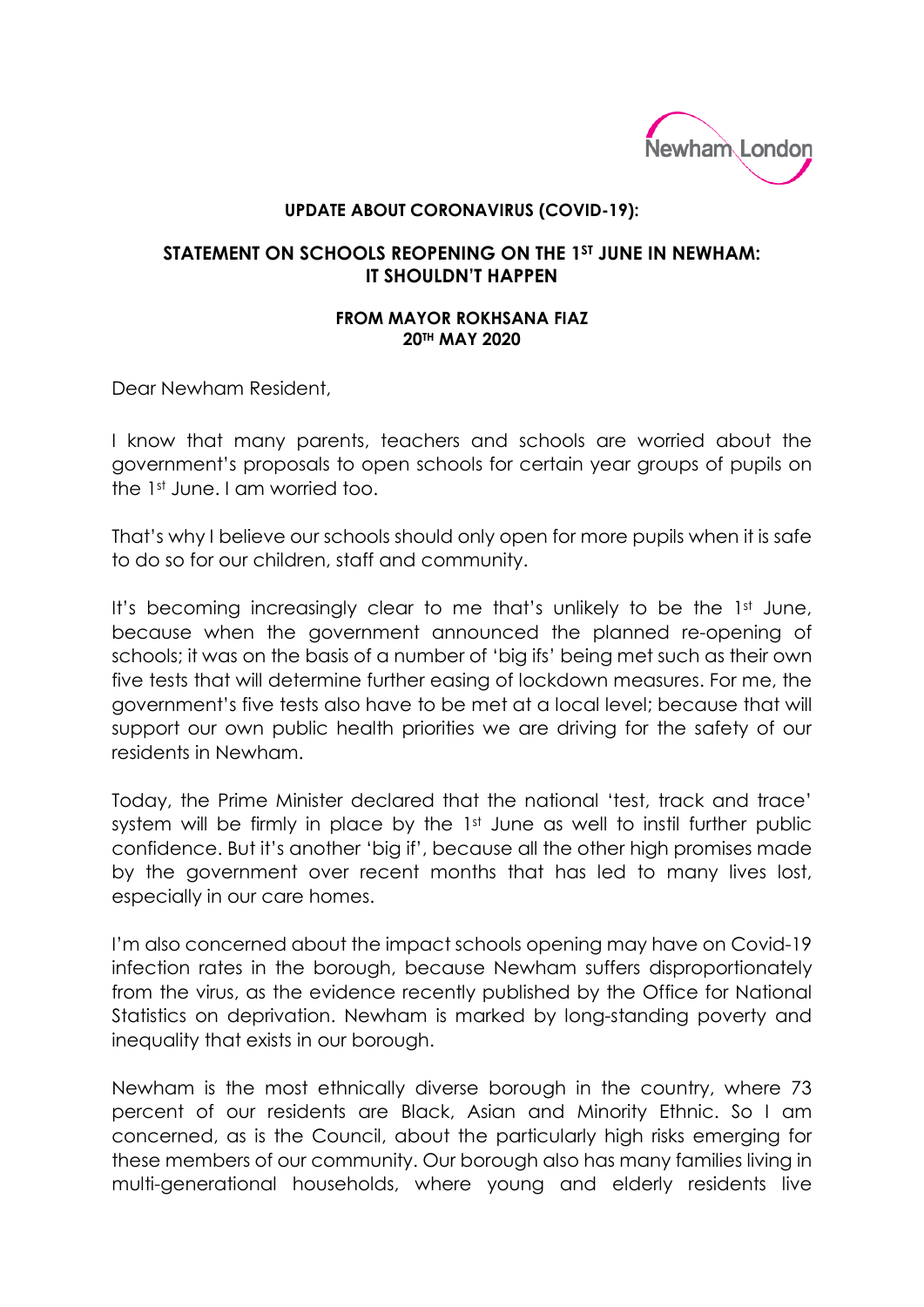together in enriching home environments. But many of these families may be living in homes that don't allow for social distancing, so there are risks of Covid-19 infection to elderly members of a household where a young family member is coming home from school, potentially with the virus.

At the Council, we want to see Newham's children and young people return to school, because education improves their life chances and supports their well-being; but we are really clear that can only happen when it is safe for them to do so. And safe for our teachers and school staff.

That's why, we've also reassured parents and carers that as the Local Education Authority, we won't take action against any who take the decision not to send their child or children to school if they are open.

We've been so proud of our teachers, school staff and parents who have worked together during the Covid-19 lockdown to keep our schools open for those vulnerable children, those learning at home, and those whose parents are key workers.

I know that the impact of the virus has been challenging for Newham, and the human cost devastating for those families affected. The economic cost on the livelihoods of many of our residents also has the potential to be catastrophic. That's why we need to be cautious when considering any further easing of the lockdown to avoid a second wave in our borough.

It's for all these reasons, and many more, that I, the Cabinet member for Education and the Council will continue to stand side-by-side with our schools, teachers and parents; and the whole Newham community especially today which were we celebrate our educators on #ThankATeacherDay.

As we face the ongoing challenges of dealing with the Covid-19 pandemic affecting all our lives at the moment, we stand united because we are Newham.

Please stay safe and my regards to all your loved ones.

Best wishes,

*Rokhsana Fiaz Mayor of Newham*